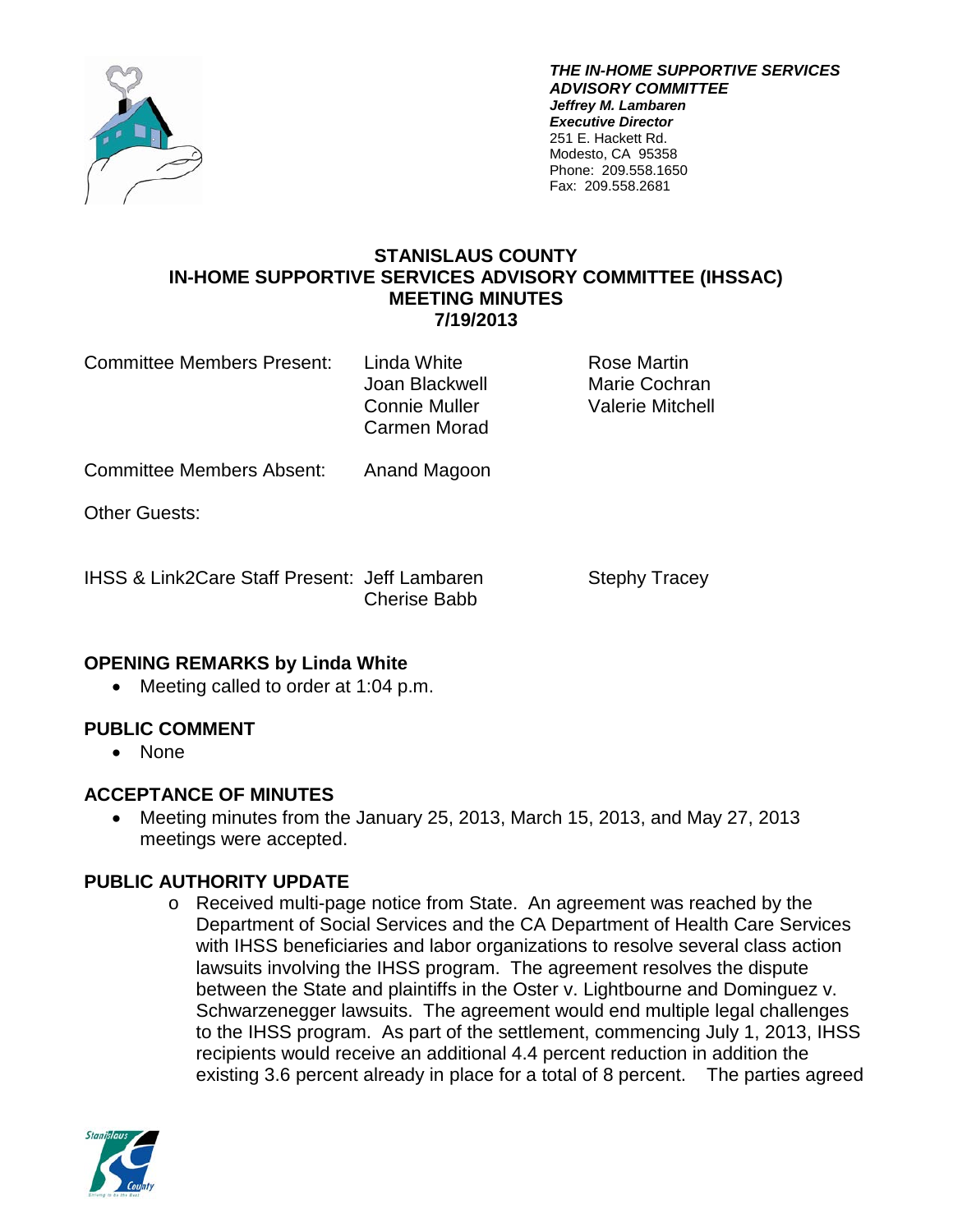to accept 8% cut for one year, and then the cut would drop to 7% for the following year. It could go lower in the future, depending on State finances.

- o In mid-June, Notice of Action(s) (NOA) were mailed to recipients showing their current authorized hours and what the hours would be after the 8 percent reduction. The 8% reduction is in accordance with the mandates of Senate Bill (SB) 67 and applies to all IHSS recipients. This deduction is non-appealable. Recipients still retain rights to request reassessments if their condition changes. Counties cannot require additional medical certifications due to changes in medical conditions. The medical certification requirements are only related to the 8 percent reduction and not for the initial application or annual re-certifications. The recipient needs to be specific when discussing any additional service requests with their social worker, so it is clear the request for additional service is not related to the 8 percent reduction.
- o Los Angeles County is going live with CMIPS II on Tuesday, Sept. 3rd. In preparation for that, the computer program will turn off on Thursday, August 29th in order to convert LA's data. The computer program will be back up live for the current counties already on CMIPS II on Tuesday, Sept 3rd. Monday, Sept. 2nd, is the Labor Day holiday.
- o At the Federal level, Senator Johnston submitted a bill to get the Appropriations Committee to amend the current bill regarding overtime for IHSS providers. Up to now, IHSS has been exempt; caregivers have been called "home companions." The State is waiting on a decision, at the Federal level, regarding changes to overtime regulations prior to making any program changes. IHSS providers would be limited to working 40 hours per week. If the provider has more than one client, it is unknown if they could work up to 40 hours for each recipient or if they would be limited to 40 hours total.

## **STATE BUDGET**

o Senate Bill 94 "CCI Trailer Bill," makes modifications related to the Coordinated Care Initiative (CCI)/Dual Integration of the Medi-Cal and Medicare population. All counties now have Maintenance of Effort (MOE). Counties pay an amount based on 2011 caseload and administrative expenditures. If a county were to exceed its allocation the cost shifts to the State. By moving populations into coordinated care model, the State would then be eligible to apply a "managed care tax," which would allow the State to draw down more money from the Federal level. If the managed care tax does not provide sufficient funding, it is possible that the State would enact the "Poison Pill" prevision and terminate the project. By October-November the State should have more information as to if the revenue projections will be sufficient.

#### **LEGISLATIVE UPDATE**

o None

#### **FURTHER ACTION PLANNING FOR FY 2013-14**

• Handout – IHSS Advisory Committee Newsletter, July 2013 (copies in both color and black/white). Linda wrote an article for the newsletter explaining how she became a member of the IHSS Advisory Committee and encouraging others to join. We need input for the newsletter from the Committee with items that are important to members. Currently we have a plug for the Committee's website for new members; [www.stancounty.com/IHSSAC](http://www.stancounty.com/IHSSAC) (it was mentioned during the meeting that many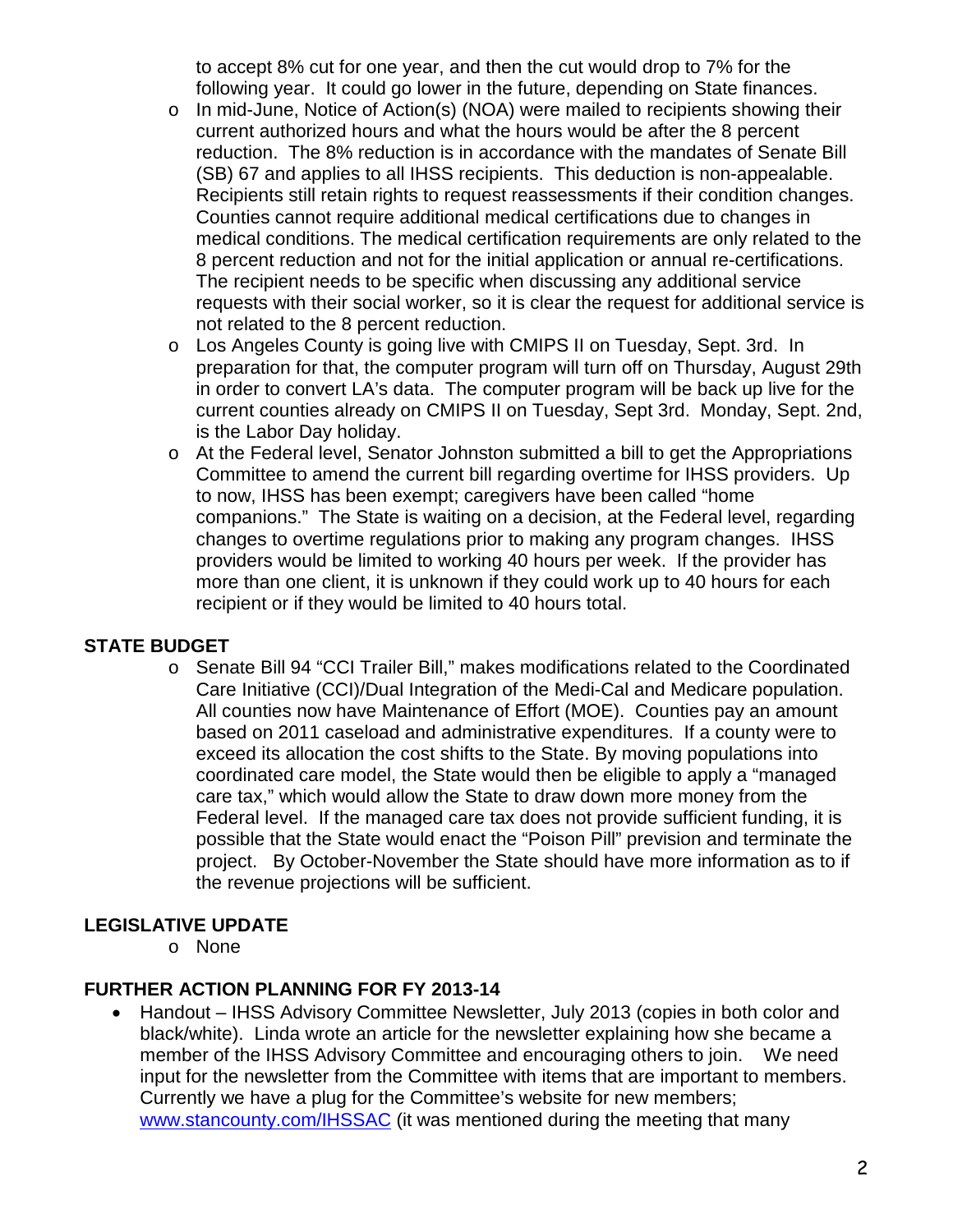recipients do not have access to the internet). The newsletter lists important contact phone numbers for IHSS Intake, IHSS Payroll, Public Authority, and APS. The newsletter offers some reminders for both recipients and providers. Articles about the 8% reduction. A Provider Alert informs IHSS providers that the Workers Compensation coverage is changing to a new entity effective July 1, 2013. York Risk Services Group will begin processing all workers compensation claims for IHSS providers effective July 1, 2013. An article on Quality Assurance explains the guidelines in place which are designed to improve the quality and consistency in the IHSS program. The guidelines have three main components: unannounced home visits, targeted mailings (based on some identifiable criteria regarding the provider/recipient such as recipients who are also providers), and statewide coordination and communication to develop a standard process for fraud referrals.

- It was agreed that the newsletter should be printed in color. People are less inclined to read it if it is printed in black/white. There is a cost difference between color and black/white. Color is more expensive. Would it be a direct charge to the Committee or the agency? In the past, the agency paid for it. This newsletter has not been mailed out yet. This is an example for review. It could be folded and mailed out. It would not be a substantial cost to mail. Frequency? A cost analysis would need to be completed to determine how to proceed. If it were sent to all providers and recipients the cost would be approximately \$10,000. Another option would be to post the newsletter on the Committee's website. A motion for a color copy of the newsletter to be posted on the Committee's website for now was approved and seconded.
- Restoration of stipends is being reviewed. All members would like them back. The Committee has money in the budget. We previously had some severe financial times which are why the stipends were stopped. The stipend amount was \$30 per meeting; pays for members' time and gas to attend the meeting. This amount was approved by the Board of Supervisors on date and staff is working to restore the stipend for the Committee. It would also provide an incentive to get more participation at our meetings. AB1234 training (required every 2 years) is mandated in order to receive stipends. If so, we could have county counsel come to a meeting and do a presentation for the training. Could this training possibly be done on line? It is required that an attorney must give the presentation. Jeff will follow up. Members are not required to take the stipend. Motion and second – yes.

## **COMMITTEE MEMBERS REPORT**

• Linda joined CICA (California In-Home Supportive Services Consumer Alliance). They hold a conference call on the 4th Friday of each month, and the calls usually last 45 minutes to one hour. They start at 11am. She missed the last call. It would be nice if a couple of other members got involved. You can participate and/or just listen. You can hang up at any time. Jeff receives notes and will bring them to the next meeting.

#### **AGENDA ITEMS FOR NEXT MEETING**

- Public Comment
- Acceptance of Meeting Minutes from July 19, 2013 meeting
- Public Authority Update
- Budget Update
- Legislative Update
- Further Action Planning for FY 2013-14
- Stipends for the Committee
- Committee Members Report